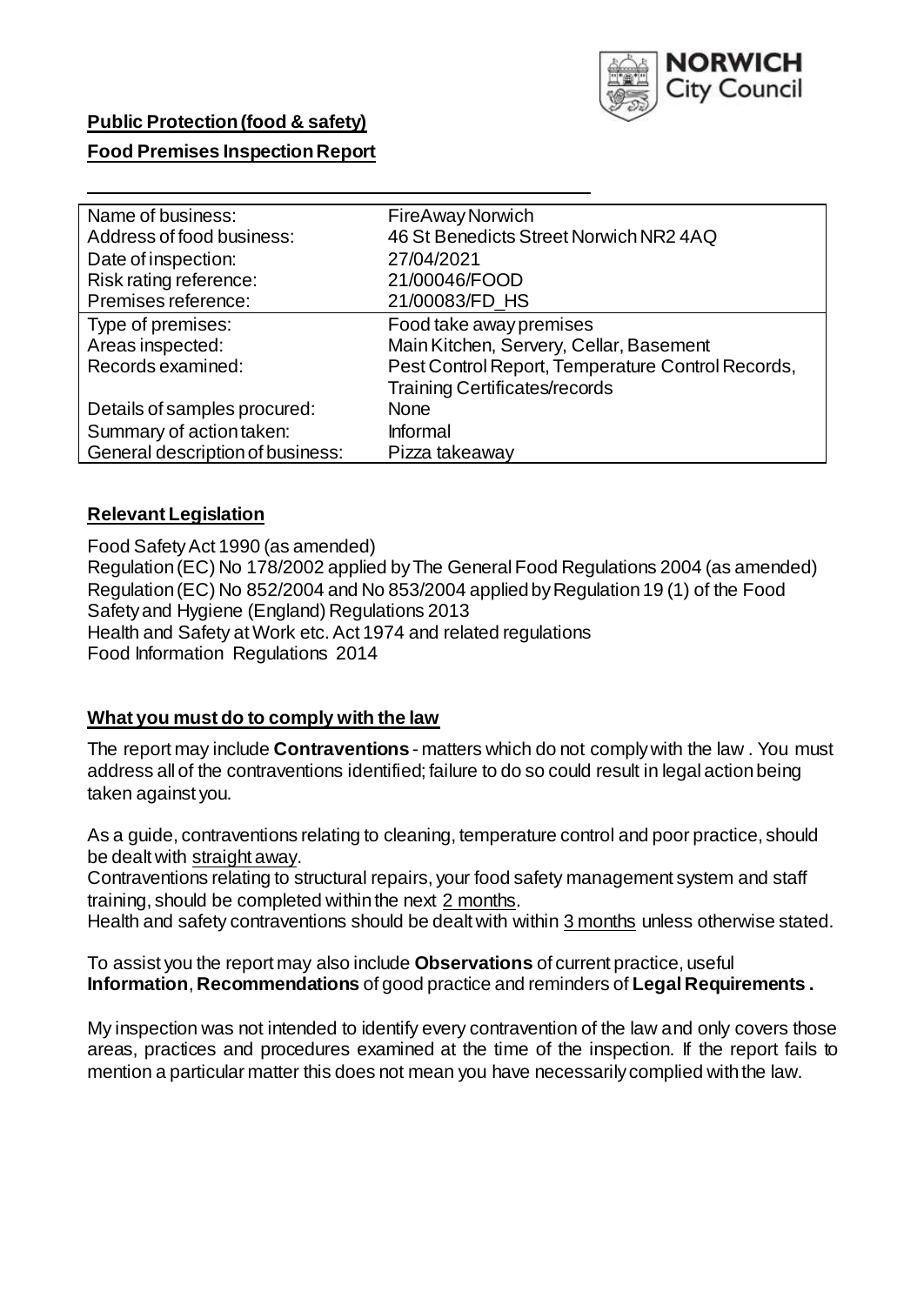# **FOOD SAFETY**

# **How we calculateyour Food Hygiene Rating:**

 The food safetysectionhas beendivided into the three areas which you are scored against for the hygiene rating: 1. food hygiene and safety procedures, 2. structural requirements and 3. confidence inmanagement/control procedures. Eachsectionbegins witha summary of what was observed and the score you have beengiven. Details of how these scores combine to produce your overall food hygiene rating are shown in the table.

| <b>Compliance Area</b>                     |          |           |           | <b>You Score</b> |                |    |           |                 |                |  |  |
|--------------------------------------------|----------|-----------|-----------|------------------|----------------|----|-----------|-----------------|----------------|--|--|
| Food Hygiene and Safety                    |          |           |           | 0                | 5              | 10 | 15        | 20              | 25             |  |  |
| Structure and Cleaning                     |          |           |           | $\Omega$         | 5              | 10 | 15        | 20              | 25             |  |  |
| Confidence in management & control systems |          |           | $\Omega$  | 5                | 10             | 15 | 20        | 30 <sup>°</sup> |                |  |  |
|                                            |          |           |           |                  |                |    |           |                 |                |  |  |
| <b>Your Total score</b>                    | $0 - 15$ | <b>20</b> | $25 - 30$ |                  | $35 - 40$      |    | $45 - 50$ |                 | > 50           |  |  |
| <b>Your Worst score</b>                    | 5.       | 10        | 10        |                  | 15             |    | 20        |                 |                |  |  |
|                                            |          |           |           |                  |                |    |           |                 |                |  |  |
| <b>Your Rating is</b>                      | 5.       | 4         |           | 3                | $\overline{2}$ |    |           |                 | $\overline{0}$ |  |  |

Your Food Hygiene Rating is 3 - a generally satisfactory standard

# **1. Food Hygiene and Safety**

 Food hygiene standards are generally satisfactory and maintained. There is evidence of some non-compliance with legal requirements. Some lapses are evident however generally you have satisfactory food handling practices and procedures and adequate control measures to prevent cross-contamination are in place. The contraventions require your attention; although not critical to food safety they may become so if not addressed. **(Score 10)** 

000800

# Contamination risks

 **Contravention** The following exposed food to the general risk of cross-contamination with bacteria or allergens or its physical contamination with dirt or foreign objects:

uncovered food was being stored in the fridges

 **Recommendation** Chopping/cutting boards were being stored directly touching. Chopping/cutting boards must be stored in a rack properly divided to stop cross-contamination and to allow aeration

 **Observation** I was pleased to see you were able to demonstrate effective controls to prevent cross-contamination.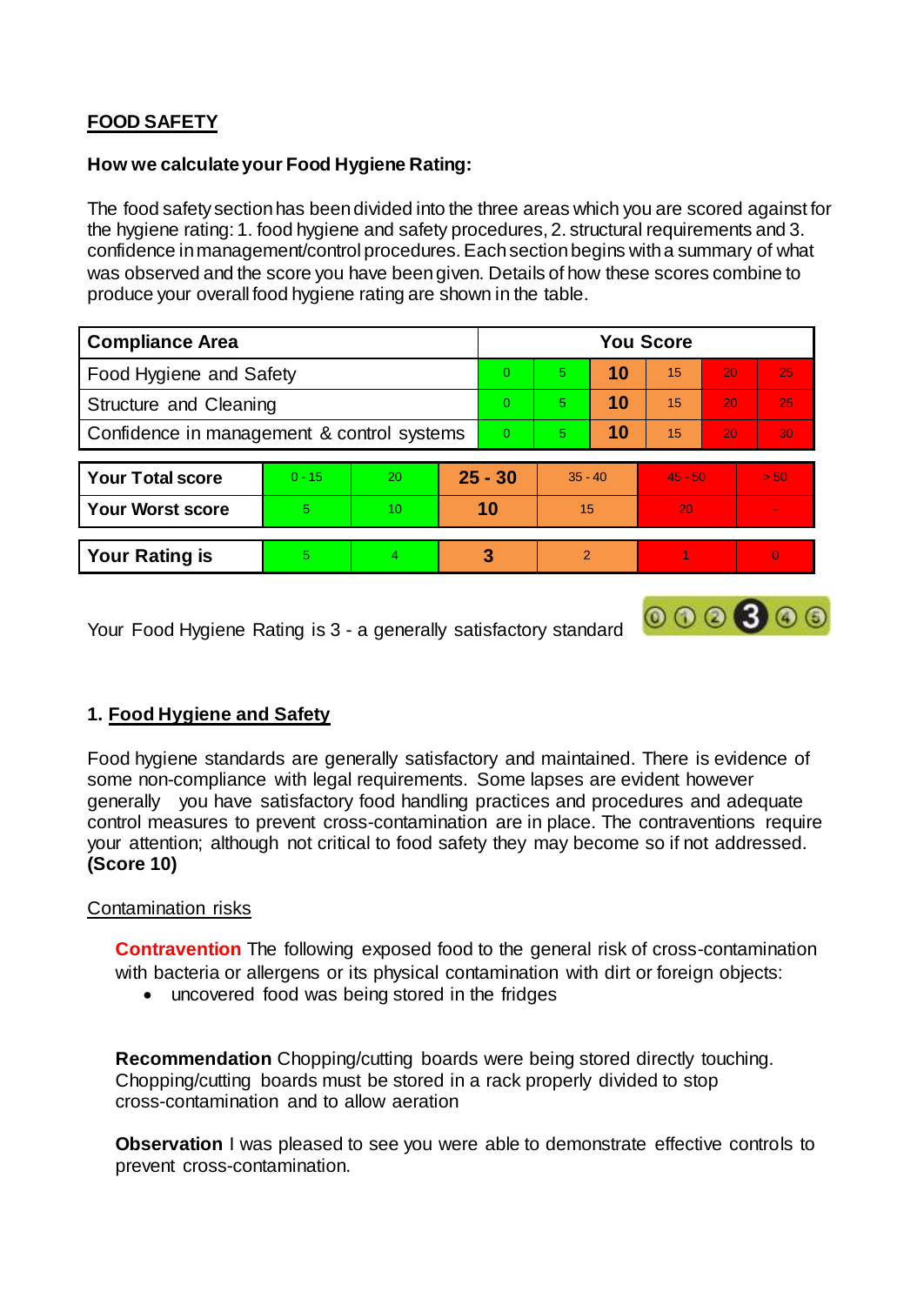#### Hand-washing

**Contravention** The following indicated that hand-washing was not suitably managed:

- there was no hot water to the wash hand basin
- there was no soap or towel to the wash hand basin in the wc

 **Legal Requirement** Wash hand basins must be provided with soap and hygienic hand drying facilities

#### Personal Hygiene

 **Contravention** The following are examples of poor personal hygiene or where it was made difficult for food handlers to maintain sufficiently high standards of personal cleanliness:

• food handlers were seen wearing watches

 **Legal requirement S**taff should not wear jewellery i.e watches that could present a risk of contamination

#### Temperature Control

 **Observation** I was pleased to see you were able to limit bacterial growth and/or survival by applying appropriate temperature controls at points critical to food safety and that you were monitoring temperatures.

#### Poor Practices

 **Contravention** The following matters represented poor practice and if allowed to continue may cause food to become contaminated or lead to its deterioration:

- no dates on open foods of when opened in the fridges
- food i.e olives were being stored in opened cans in the fridge

 **Legal requirement** once opened, canned food which is to be stored should be transferred to plastic covered containers, designed for the storage of food, to prevent chemical contamination of the food

 **Recommendation** You should have a system to identify when open or prepared foods need to be used by or discarded, to ensure the food is fit for consumption. I recommend you apply labels which give a day or date that is 2 days after the day of production e.g. if food is opened on Monday it should be used by the end of Wednesday.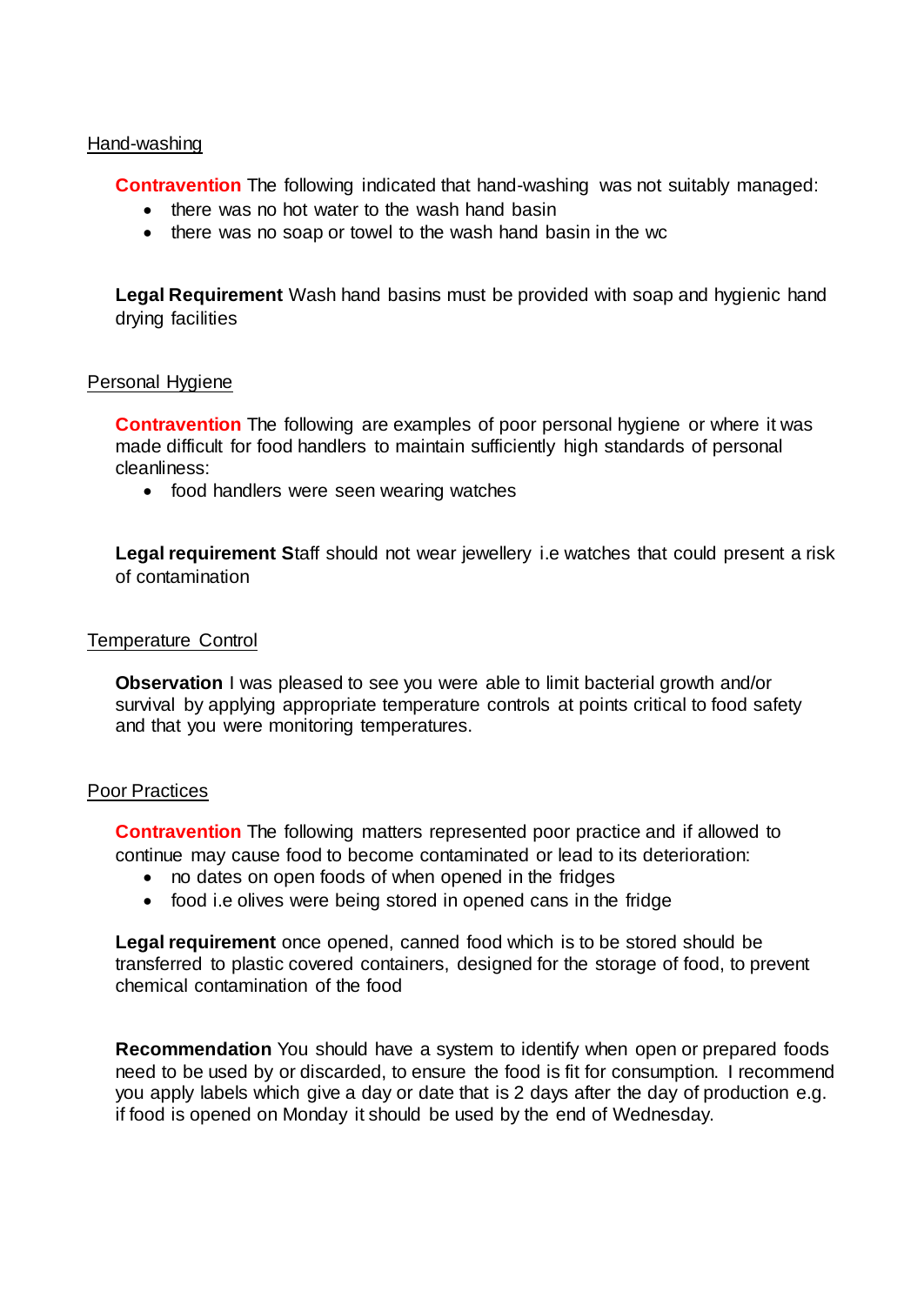# **2. Structure and Cleaning**

 The structure facilities and standard of cleaning and maintenance are of a generally satisfactory standard but there are some repairs and/or improvements which are required in order for you to comply with the law. Pest control and waste disposal provisions are adequate. The contraventions require your attention; although not critical to food safety they may become so if not addressed. **(Score 10)** 

# Cleaning of Structure

 **Contravention** The following items were dirty and require more frequent and thorough cleaning:

- floor/wall junctions
- wash hand basin
- flooring next to chest freezer
- flooring under equipment
- electric sockets
- controls to pizza oven
- air vent to wall

# Cleaning of Equipment and Food Contact Surfaces

**Contravention** The following items are dirty and must be cleaned:

- can opener
- fridge seals
- interior bottom to fridge
- door handle to upright freezer
- interior bottom to upright freezer
- touch points were dirty (light switches, door handles etc)
- food surfaces
- shelf to stainless steel table

## Cleaning Chemicals / Materials / Equipment and Methods

 **Contravention** The following evidence demonstrated your cleaning materials, equipment and methods were not sufficient to control the spread of harmful bacteria between surfaces:

• scourer was very worn

## **Maintenance**

 **Contravention** The following had not been suitably maintained and must be repaired or replaced:

bare brick to wall surfaces in the basement, this needs to be sealed/painted to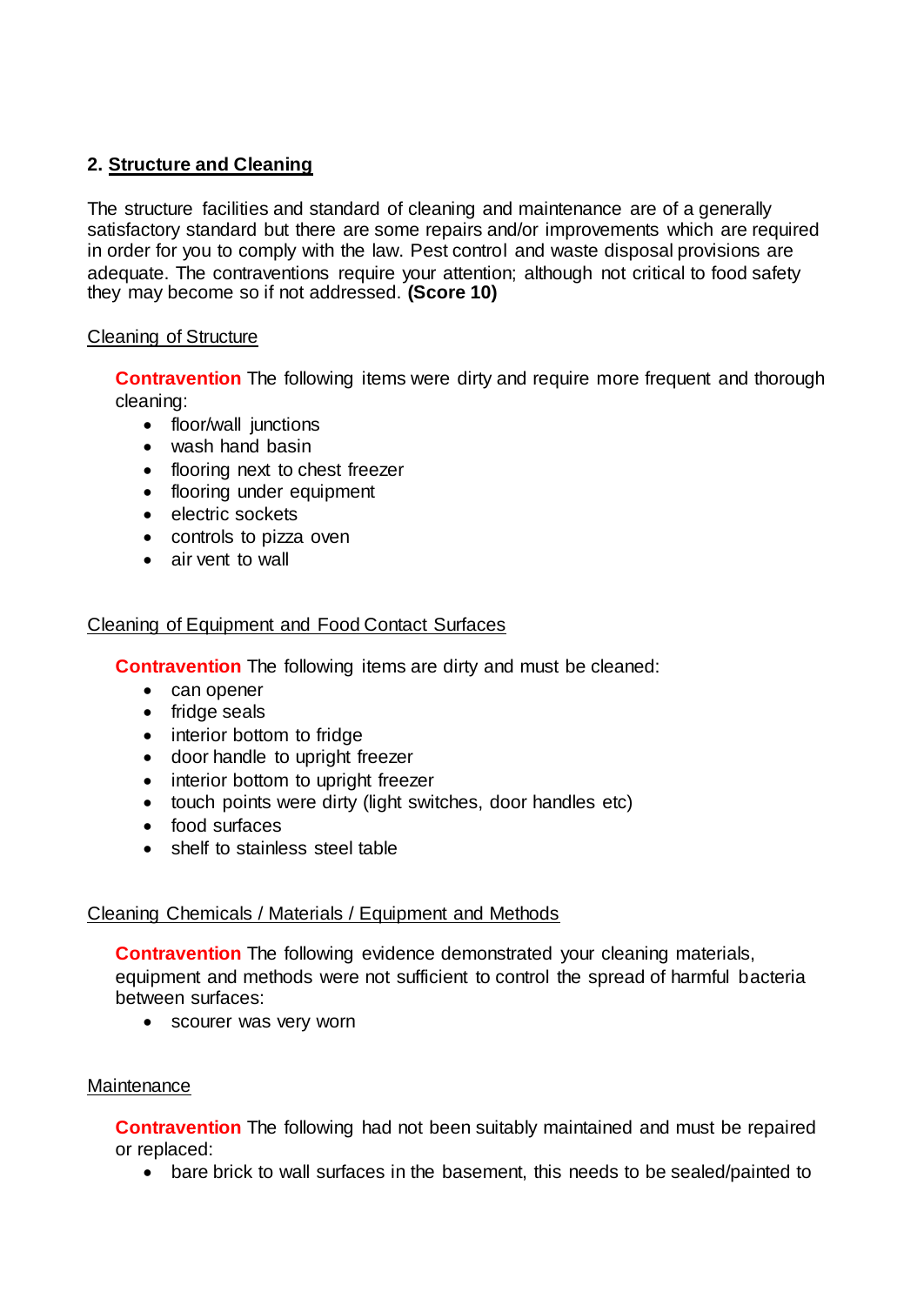leave a smooth impervious surface that can be easily cleaned

• split seals to fridge/freezer

# Facilities and Structural provision

**Contravention** The following facilities were inadequate and must be improved:

• no hot water to wash hand basin

#### Pest Control

 **Observation** I was pleased to see that the premises was proofed against the entry of pests and that pest control procedures were in place.

## **3. Confidence in Management**

 There are generally satisfactory food safety controls in place although there is evidence of some non-compliance with the law. The contraventions require your attention; although not critical to food safety they may become so if not addressed. **(Score 10)** 

#### Type of Food Safety Management System Required

 **Contravention** You currently do not have a food safety management system or what you have in place is not suitable given the food risks associated with your business. Provide a simple documented system such as 'Cook Safe' or Safer Food Better Business (SFBB).

 **Contravention** Your documented Food Safety Management System or Safer Food Better Business pack was not available for inspection. As a consequence you could not demonstrate an effective system for managing food safety hazards.:

 **Information** The absence of any documentation has resulted in a poor score for confidence in management and this, in turn, has had an adverse effect on your Food Hygiene Rating.

 **Observation** I was pleased to see that you were monitoring and recording fridge temperatures

#### Food Hazard Identification and Control

 **Information** Before implementing a food safety management system such as Safer Food Better Business, basic good hygiene conditions and practices called prerequisites must be in place. Only then will your food safety management system be effective in ensuring the preparation of safe food.